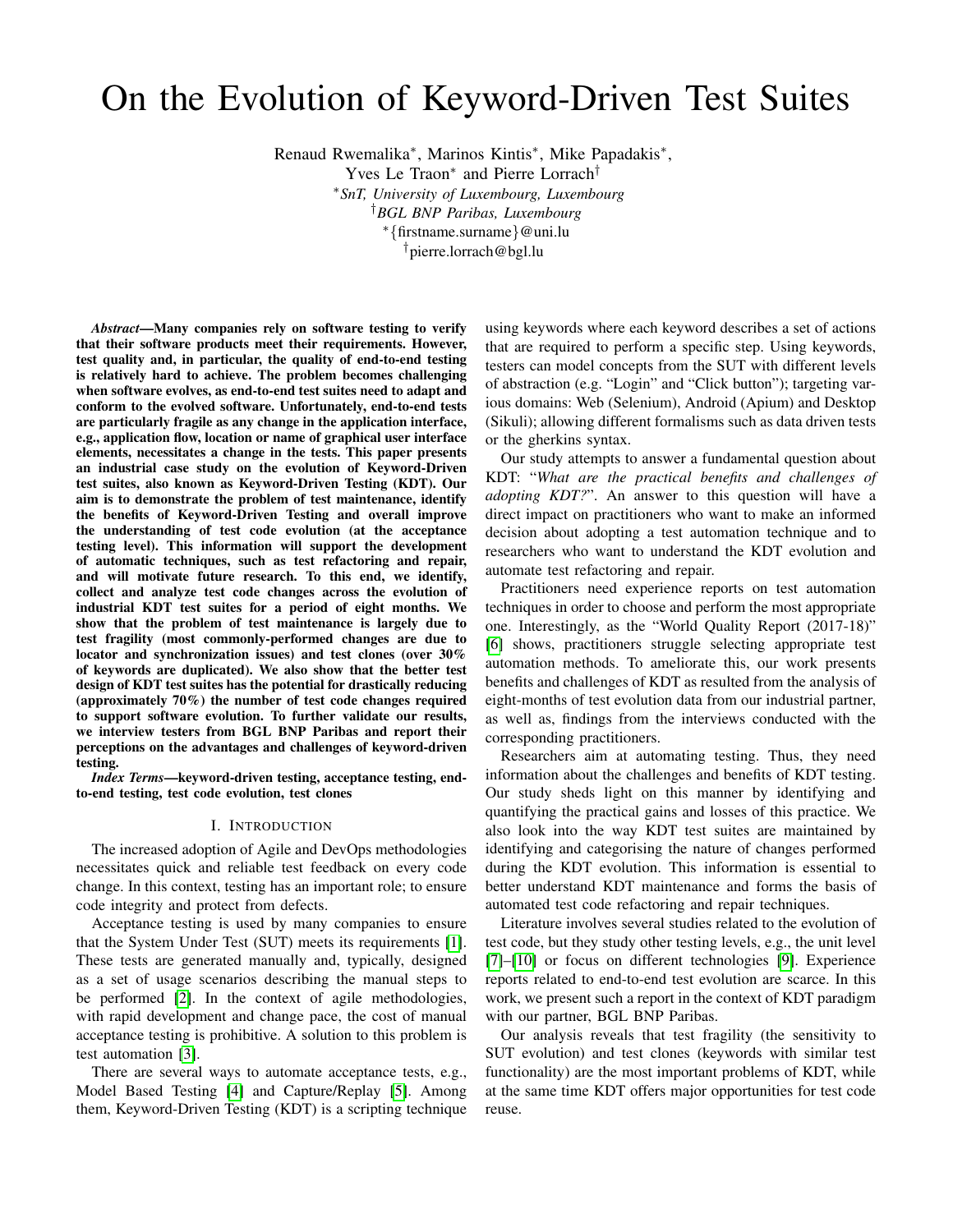We observe that test fragility causes a constant test adaptation (even in response to simple GUI changes) and that test clones are prominent. We show that over 90% of the project keywords are changed and over 30% of the the keywords are clones. We also find that among identical clones, 50% of them co-evolve. These findings indicate the need for automated test repair and refactoring techniques.

On the positive side, our study provides evidence that following the good design practices of KDT (such as the separation of concern and the reusability of keywords) has the potential to reduce the required number of maintenance changes. Our analysis shows that this reduction is approximately 70% demonstrating major benefits of KDT.

Our results also help improving the understanding on the fine-grained changes performed during the evolution of KDT. We provide a taxonomy of test code changes and reveal the presence of test clones caused by the difficulty of selecting appropriate keywords. We believe that the main drawback of KDT lies in the absence of appropriate tooling, allowing to deal with test code growth, navigation and comprehension. Specifically, we show that practitioners agree with the promises of KDT, on the advantages of the separation of concern and the reusability of keywords.

To the best of our knowledge, this is the first study that analyses the evolution of KDT test suites in real, industrial settings. Our study was conducted in partnership with the Quality Assurance team (QA) from the IT department of BGL BNP Paribas. We analysed eight-months of test evolution data which correspond to the first year of transition towards automated acceptance testing using KDT. Overall, we studied 145 KDT test cases, 129 test code commits and 2,578 changes.

This study makes the following contributions::

- 1) A taxonomy based on a fine grained detection algorithm able to measure evolution of a keyword-driven test suite and a taxonomy of test code changes
- 2) An analysis of eight-months of KDT test code evolution data in real, industrial settings. To the best of our knowledge, this is the *first research study* that presents results on the evolution of industrial, KDT test suites.
- 3) Perception from real-world practitioners on the advantages and challenges of adopting KDT and maintaining the corresponding test suites.

## II. BACKGROUND

<span id="page-1-1"></span>This section presents KDT, along with illustrative examples and a description of its supporting framework, Robot Framework [\[11\]](#page-10-9), and the industrial context of our study.

#### <span id="page-1-2"></span>*A. Keyword-Driven Testing – KDT*

KDT [\[12\]](#page-10-10) aims at separating test design from technical implementation. Its goal is to limit the exposure to unnecessary details and avoiding duplication. KDT advocates that this separation of concerns allows tests to be written easier, to create more maintainable tests and enables experts from different fields and backgrounds, work together at different levels of abstraction.

```
*** Settings
\mathbf{1}Selenium2Library
     Library
\Delta*** Test Cases ***
     Valid Login
         Open browser to login page
         User "demo" logs in with password "mode"
         Welcome page should be open
10
     *** Keywords ***
11Open Browser To Login Page
                           ${LOGIN URL}
                                            ${BROWSER}
         Open Browser
13
         Maximize Browser Window
14Set Selenium Speed
                                 ${DELAY}
15
         Login Page Should Be Open
     Login Page Should Be Open
         Title Should Be
                              Login Page
19
20
     Go To Login Page
21${LOGIN URL}
         Go To
         Login Page Should Be Open
24
     User "${username}" logs in with password "${password}"
25Welcome Page Should Be Open
          \sim \sim \sim29
      *** Variables ***
30
31${SERVER}
                             localhost: 7272
         ${BROWSER}
                             Firefox
         ${DELAY}
                             ø
34
         ${LOGIN URL}
                             http://${SERVER}/
35
```
<span id="page-1-0"></span>Fig. 1. An example of a KDT test.

Figure [1](#page-1-0) shows an example of a KDT test. This test, named "Valid Login" (line 5, adopted from the official documentation of Robot Framework), is responsible for validating the correct behaviour of the login form in an imaginary SUT. Lines 6–8 present the "steps" of the tests and, in KDT parlance, they are calls to *keywords*. In turn, these keywords are defined in the respective definition blocks between lines 10 and 28. Each keyword is itself decomposed in a series of steps. Keywords can have *arguments*. For instance, keyword "Open browser" (line 12) takes two arguments, "\${LOGIN URL}" and "\${BROWSER}". The use of arguments to call keywords allows to further extend the reuse of keywords.

As can be seen from the figure, most part of this fully automated test is written in plain English. This enables the unobstructed collaboration in the creation of the tests between different experts. For instance, a business analyst can write the high-level part of the test (lines 4–8) and an automation expert can implement the remaining part of the test (lines 10- 35), adding the technical details to automate the steps.

KDT tests can be represented using a tree structure. Figure [2](#page-2-0) shows this structure for the test of Figure [1.](#page-1-0) The root of the tree (purple rectangle) is the *Test Case* that is executed by calling all the keywords contained. The intermediary nodes (white rectangles) are called *User Keywords* since they are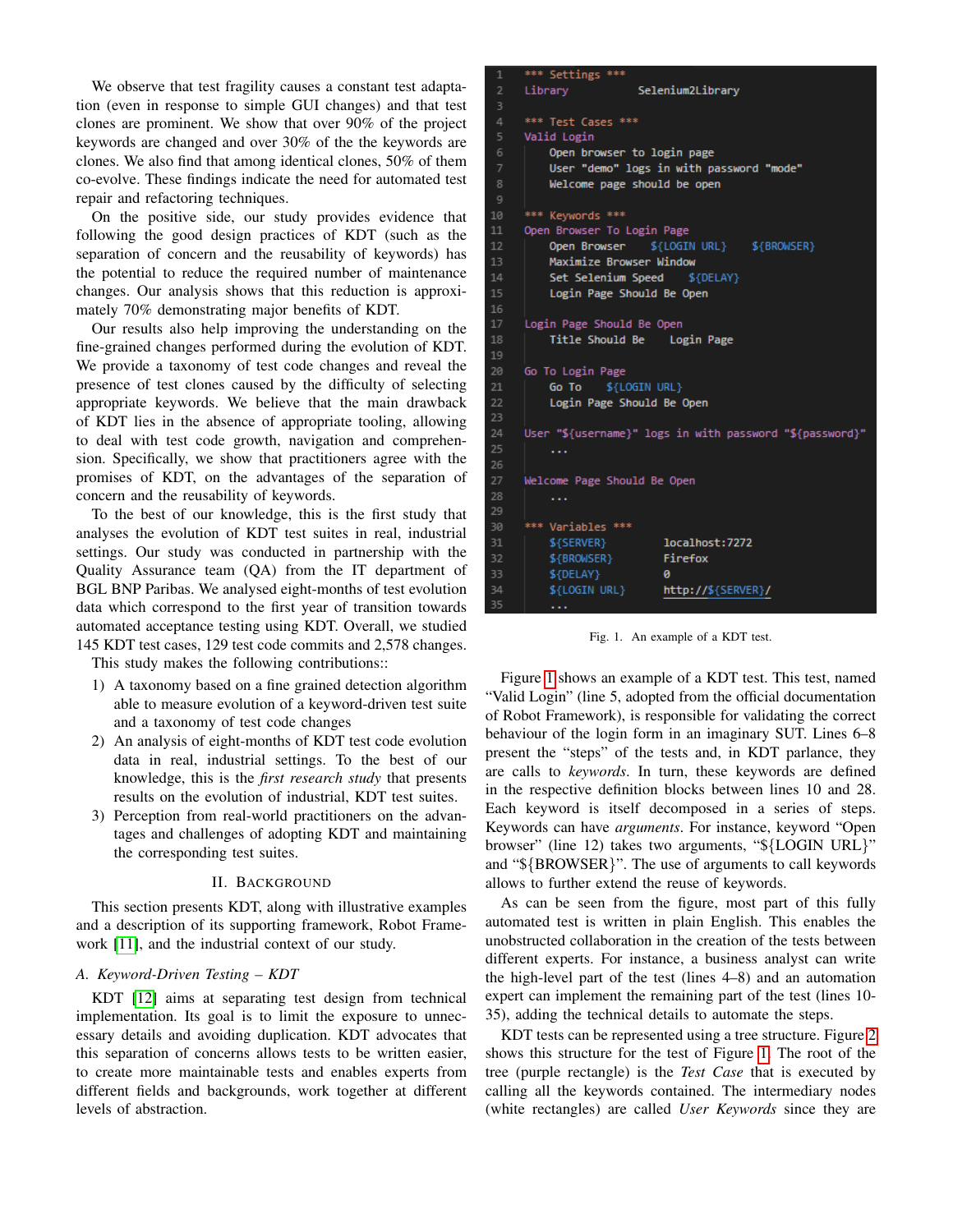

<span id="page-2-0"></span>Fig. 2. Tree representation of the "Valid Login" KDT test.

created by the tester. Finally, the leaf nodes (green rectangles) are *Library Keywords*. *Library Keywords* are implemented by the system or an external library and responsible for either controlling the control flow of the tests or interacting with the SUT.

We group keywords into seven categories based on their functionality and present them in Table [I.](#page-2-1) We define a *SYNC* keyword category for keywords dealing with the synchronization between tests and SUT; e.g., a keyword that waits 10 seconds for a GUI element of the SUT to become available. In the rest of the paper we use the term keyword to refer to *User Keywords* unless stated otherwise.

#### *B. Robot Framework*

One the tools used for the application of KDT is Robot Framework [\[11\]](#page-10-9). Robot Framework is a popular framework used world-wide by major companies, including Nokia, KONE, ABB. This is also the tool adopted by our industrial partner and, thus, used in this work. Robot Framework is an open source tool originally developed by Nokia Networks and is mainly used for acceptance testing. The "Valid Login" KDT test of Figure [1](#page-1-0) was written using this framework.

One of the main advantages of Robot Framework is its high modularity. Indeed, Robot Framework is platform-agnostic and thanks to its driver plugin architecture, the core framework does not require any knowledge of the SUT. For instance, in Figure [1,](#page-1-0) lines 1–2 show that the script is using the external library for Selenium to interact with the SUT. Another advantage of the framework lies in its simple syntax, which makes it easily accessible to testers, regardless of their background.

### *C. Industrial Context*

In this work, we aim at investigating the evolution of KDT test suites at the acceptance testing level based on the industrial practice. To this end, we work together with BGL BNP Paribas that has recently (1 year ago) adopted KDT and uses it in its daily software development work for acceptance testing.

One of the reasons that our partner adopted KDT is that test cases at this testing level were created by different domain experts (business analysts and automation experts) and the adoption of a common language between the experts was

TABLE I KEYWORD CATEGORIES

<span id="page-2-1"></span>

| Label             | <b>Explanation</b>                                                                  |
|-------------------|-------------------------------------------------------------------------------------|
| <b>ACTION</b>     | Keyword performing an action on the SUT capable of<br>modifying its state.          |
| <b>ASSERTION</b>  | Keyword verifying that a predicate is true at a specific<br>point of test execution |
| <b>CONTROLFOW</b> | Keyword allowing to modify the control flow of the test<br>execution                |
| <b>GETTER</b>     | Keyword allowing to extract an element from the SUT.                                |
| <b>LOGGING</b>    | Keyword dumping logs during execution.                                              |
| <b>SYNC</b>       | Keyword relating to the synchronization between the<br>SUT and the tests.           |
| <b>IISER</b>      | Keyword created by a user.                                                          |

imperative. All the tests used in our study have been created by a team of 3 testers and 2 business analysts working at BGL BNP Paribas using Robot Framework.

## III. RESEARCH QUESTIONS

In this study, we attempt to answer two main questions about KDT test suites at the acceptance testing level: "*What are the benefits and challenges of adopting KDT?*" and "*What kind of changes are performed during the evolution of a KDT test suite?*". Answers to these questions will enable practitioners to make more informed decisions about KDT and will improve our understanding of KDT test suite evolution. Thus, we pose the following research questions:

## RQ1: *What types of test code changes are performed during KDT test suite evolution?*

Analyzing the changes performed by the testers during KDT test suite evolution forms the basis of any automated test refactoring and test repair technique. Although research presents such information in the case of unit testing [\[7\]](#page-10-6), no previous study has discussed such fine-grained changes in the context of KDT at the acceptance level, to the best of our knowledge.

## RQ2: *How complex are the KDT test suites and how does this complexity affect their evolution?*

As mentioned in Section [II,](#page-1-1) one of the advantages of KDT is that it allows the separation of the technical implementation details of test code and its corresponding intention. This fact can lead to test suites having several "levels of abstraction" (cf. Figure [2\)](#page-2-0). To this day, it is not clear how complex the KDT test code is and how this complexity affects its evolution. Answering this question will provide us with a better understanding of the difficulties faced by practitioners when they try to apply KDT and can guide future research directions in ameliorating these problems.

# RQ3: *Does code duplication exist in KDT test codebases? What is its impact on the evolution of the test code?*

Similar code fragments are known to exist in source code and test code alike [\[13\]](#page-10-11)–[\[16\]](#page-10-12). In RQ3, we investigate whether KDT codebases contain duplicated test code and how these test clones affect the evolution of the test codebase. Answering this research question is important because if such test clones exist, we need to investigate appropriate techniques to detect them, analyze them and monitor their evolution.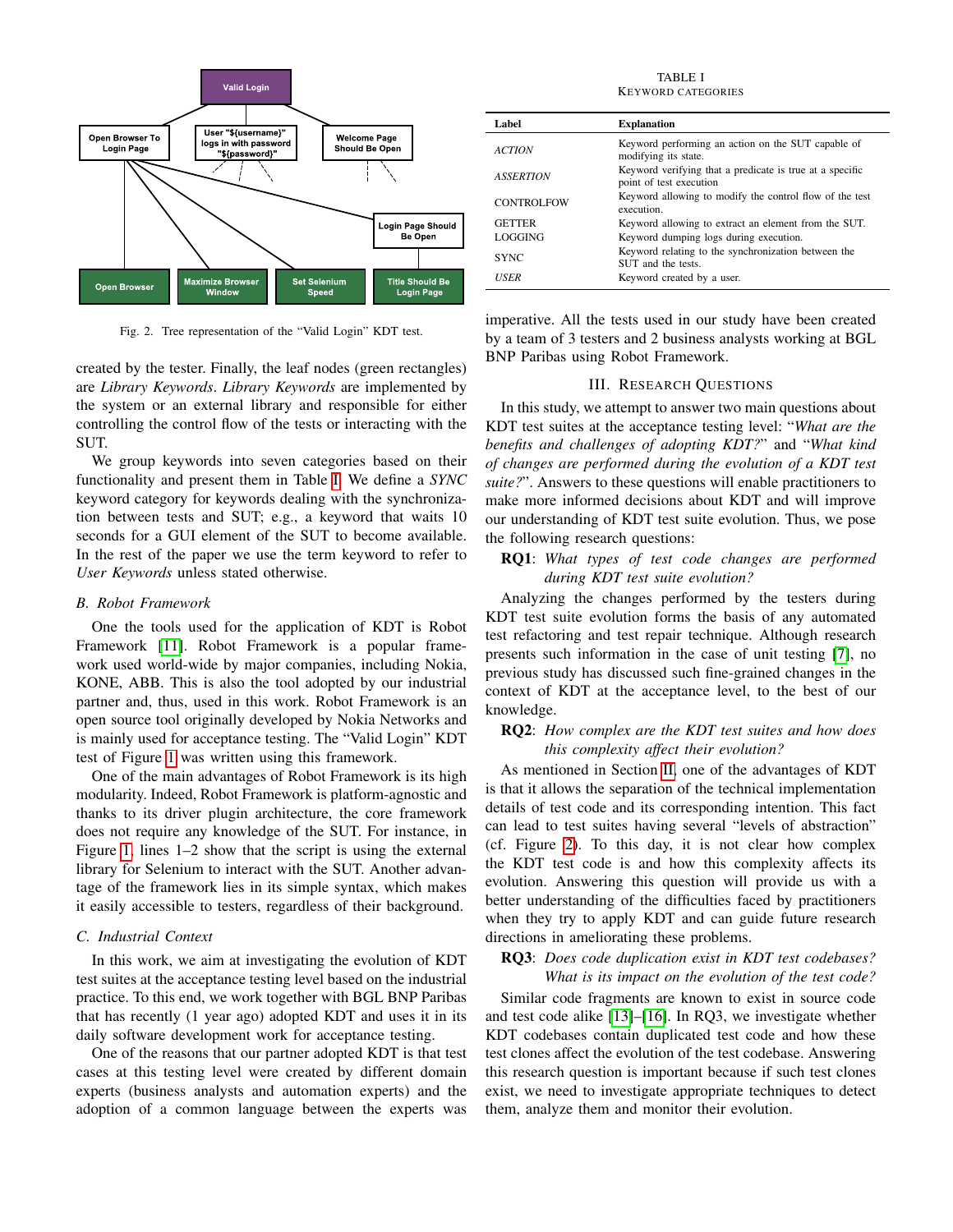## RQ4: *What are the practitioners' perceptions of the benefits and challenges of KDT in practice?*

RQ4 pertains to documenting and analyzing the practitioners' opinion about the advantages and disadvantages of KDT. Such analysis can help other testers to adopt (or not) KDT. Additionally, this research question gives us the opportunity to ask the practitioners' opinion about our results, validating them and understanding them better.

#### IV. EXPERIMENTAL DESIGN AND ANALYSIS

This section presents the experimental design followed to answer the research questions posed. First we formally define the concepts that will be used throughout the rest of the paper next we discuss the industrial project used in our study. Finally, we present the experimental design we followed to answer each RQ.

#### <span id="page-3-1"></span>*A. Definitions*

Tree: Keywords can be represented as trees, thus, we can define a  $tree T$  as an ordered, directed, acyclic graph with nodes  $N(T)$  and edges  $E(T) \subseteq N(T) \times N(T)$ . The nodes of the tree denote keywords and each edge between two keywords denotes a "step": the parent keyword has the child keyword as a *step*. For instance, in Figure [2,](#page-2-0) keyword "Open Browser To Login Page" has four steps: "Open Browser", "Maximize Browser Window", "Set Selenium Speed" and "Login Page Should Be Open". As the tree is ordered, the execution of the steps will follow the order in the tree, from left to right. A node with no parent is a root node that should be defined in the *Test Case* block, while a node with no children is a *leaf* node and should be a *Library Keyword*.

**Keyword Level:** The *level* of keyword  $k$ , is the maximum number of edges that exist on the subpath(s) from  $k$  to a leaf keyword. In Figure [2,](#page-2-0) "Login Page Should Be Open" is a *level 1* keyword whereas "Open Browser To Login Page" is a *level 2*. *Library Keywords* at the leaves of the tree have a *level 0*.

Keyword Connectivity: Connectivity is a metric of reusability among the keywords. A keyword can belong to several test cases represented as trees: let keyword  $k$ belong to trees  $T_1, T_2, ... T_n$ , i.e.  $k \in N(T_1) \cup N(T_2) \cup N(T_3)$ ... ∪  $N(T_n)$ , then we calculate the connectivity of k by counting the number of nodes (keywords) in the subpath(s) from the root nodes of  $T_1, T_2, ... T_n$  to k.

Keyword Churn: Keyword churn is the number of lines of code added, edited or deleted from one version to the next over a period of time.

The last 3 definitions correspond to metrics used in our study. The *keyword level* is used to group keywords having equal levels together. According to the philosophy of KDT, lower level keywords should be more linked to the technical details of the SUT whereas higher level keywords should be more abstract, expressing the functional requirements. The *connectivity* metric expresses the degree to which a keyword is reused and, as a consequence, the degree to which a change



<span id="page-3-0"></span>Fig. 3. Evolution of TestSuiteA

to this keyword can impact the test suite. Finally, the *churn* corresponds to the degree to which a keyword is changed during the evolution of the test suite.

#### <span id="page-3-2"></span>*B. Industrial Project's Description*

The project used in our study, hereafter referred to as *SubjectA* for confidentiality reasons, pertains to all the business activities of our partner. The front-end is a web application implemented in AngularJS, and, the back-end is composed of hundreds of services written in various programming languages. These services are managed by different teams, involving more than 100 developers. The KDT test suite used in our study, referred to as *TestSuiteA*, is developed by 3 testers working at the Quality Assurance (QA) team of our partner and 2 business analysts.

Figure [3](#page-3-0) shows the evolution of TestSuiteA across the eightmonth period studied. The figure depicts the evolution of the number of *Test Cases* comprising the test suite, the number of *User Keywords* and the lines of code of the test suite. As can be seen, our analysis begins with a test suite of 39 test cases, 139 user keywords and 1129 lines of code and ends with 117 test cases, 505 keywords and 4732 lines of code.

In the time span depicted in Figure [3,](#page-3-0) we isolated three periods during which we saw an increased test creation activity (shown in grey). After discussing with the QA team, they corroborated that these periods were more focused on test creation and the remaining ones on test maintenance. Thus, we analyze separately these periods (greyed and non-greyed) and refer to them as "Creation" and "Maintenance".

#### *C. Experimental Design*

*1) Answering RQ1:* To answer RQ1, we extract all the changes occurring in the test suite and group them per type of change. The types identified describe an action (insert, update, delete) performed on a code unit element (*User Keyword*, *Test Case*, *Variable*, etc.).

To this end, we extracted the 129 commits from the evolution of TestSuiteA. For each pair of consecutive commits, we gather the changes using a fine grain change algorithm.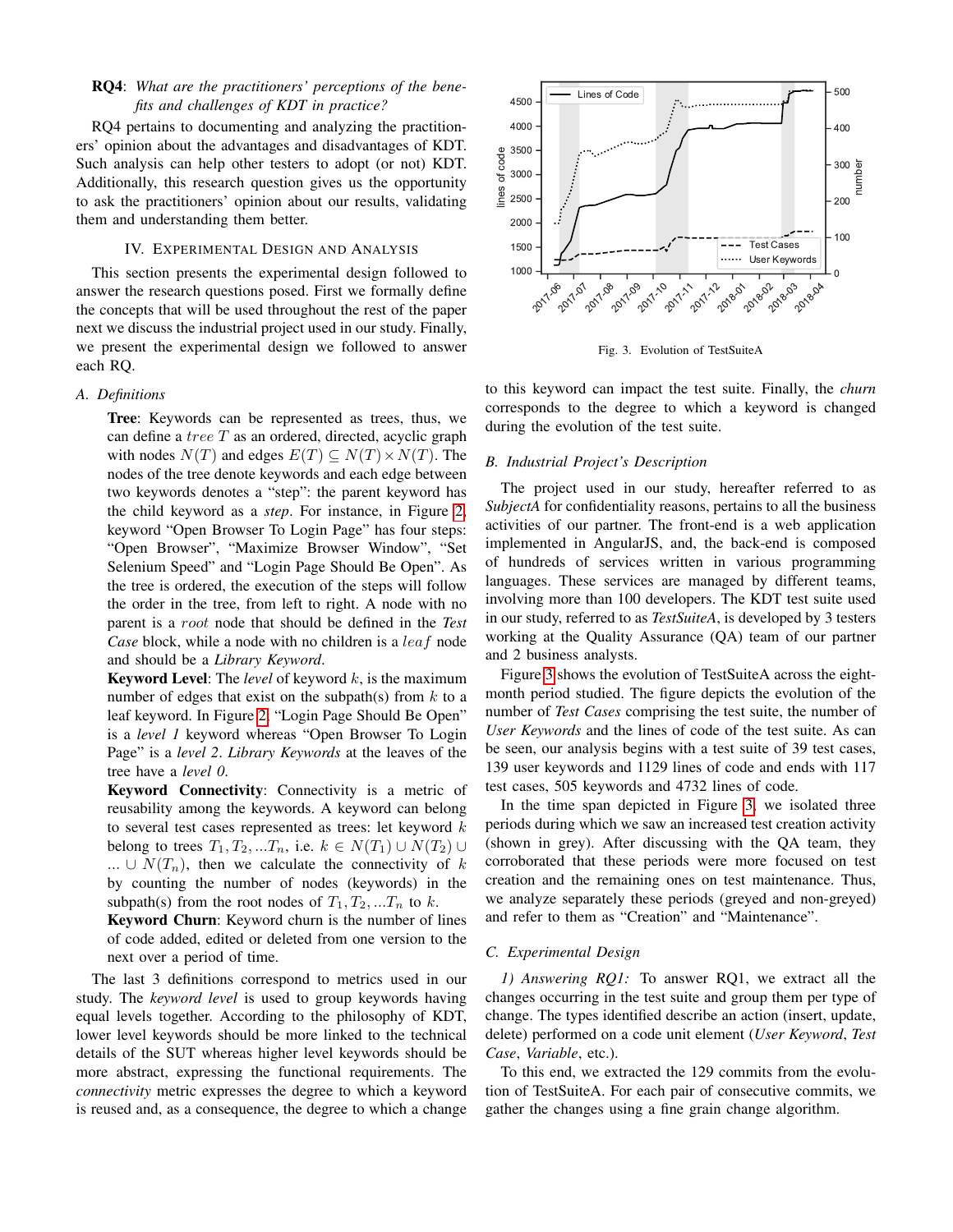## <span id="page-4-0"></span>Algorithm 1 Element Matcher

Input:  $E_1 \subset v_n$ ,  $E_2 \subset v_{n+1}$ **Output:** final matching set:  $M_{final}$ 1:  $M_{final} \leftarrow \emptyset$ 2:  $E_{1,unmatched} \leftarrow \emptyset$ 3: for each  $e_1 \in E_1$  do 4: if  $findMatchFileAndName(e_1, E_2)$  then 5:  $M_{final} \leftarrow M_{final} \cup (e_1, e_2)$ 6:  $E_2 \leftarrow E_2 - e_2$ 7: else 8:  $E_{1,unmatched} \leftarrow E_{1,unmatched} \cup e_1$ 9: end if 10: end for each 11: for each  $e_1 \in E_{1.unmatched}$  do 12: if  $findMatchFileAndContent(e_1, E_2)$  then 13:  $M_{final} \leftarrow M_{final} \cup (e_1, e_2)$ 14:  $E_2 \leftarrow E_2 - e_2$ 15: **else if**  $findMatchNameAndContent(e_1, E_2)$  then 16:  $M_{final} \leftarrow M_{final} \cup (e_1, e_2)$ 17:  $E_2 \leftarrow E_2 - e_2$ 18: else 19:  $M_{final} \leftarrow M_{final} \cup (e_1, \emptyset)$ 20: end if 21: end for each 22: for each  $e_2 \in E_2$  do 23:  $M_{final} \leftarrow M_{final} \cup (\emptyset, e_2)$ 24: end for each

The algorithm relies on previous, state-of-the-art studies [\[7\]](#page-10-6), [\[17\]](#page-10-13)–[\[19\]](#page-10-14). In these studies, the authors built abstract syntax trees (ASTs) of Java classes and used tree edit distance algorithms to extract an optimal change path from one tree to the other, with each tree corresponding to a version of the code base.

To detect the changes, the algorithm works in two phases:

- 1) Finding a match between elements of  $v_1 \in V$  and  $v_2 \in V$  where V is the set of versions – with one version corresponding to one commit – to come up with a mapping  $e_{1n} \rightarrow e_{2n}$  where  $e_{mn} \in E_n$  and  $E_n$  is the set of elements from  $v_n$ .
- 2) Finding a minimum edit script that transforms  $V_1$  to  $V_2$ given the computed mapping.

Phase 1 is essential to the edit script since the more elements that can be matched, the better the minimum edit script will perform. Phase 2 produces an edit script detecting the basic edit operations *INSERT*, *UPDATE*, *DELETE* for each pair of matched elements.

Listing [1](#page-4-0) presents the algorithm used for phase 1 to find an appropriate matching set  $E_{1n} \rightarrow E_{2n}$ .

- Lines 3–10: Search for two elements present in the same file with the same name. If no match is found from  $e_1 \in$  $E_1$ , it is tagged as unmatched.
- Lines 11–21: The same operation is performed, relaxing the constraints. First, at line 12 the name is relaxed, to check if the element was renamed. Then at line 15 the file

is relaxed to check if the element was moved to another file. If no suitable match is found for  $e_1 \in E_1$ , it is matched with a *null* element and will be consider as a *DELETE* operation in phase 2.

• Lines 22–24: Check if there are elements from  $E_2$  that weren't matched, in which case they will be considered as an *INSERT* operation in phase 2.

In phase 2, for each pair of matched elements, we extract the differences. In the case of *User Keyword* and *Test Case*, we use an edit distance algorithm on the sequence of steps which is a modification of the *String-to-String* algorithm presented in [\[20\]](#page-10-15) using the Levenshtein edit distance.

<span id="page-4-1"></span>*2) Answering RQ2:* For each keyword we extract its level and connectivity, using the tree structure of KDT presented in Section [IV-A.](#page-3-1) We then cluster the keywords by each of these metrics. For each group, we analyze the number of changes performed and the keyword churn. In order to avoid skewing the churn results, we compute the churn during "Creation" and "Maintenance" separately.

Next, we attempt to provide an estimation of the number of changes saved due to the reusability offered by KDT. To answer this, for each tests, we create a sequence of steps executed during execution. Therefore, if a keyword is used twice, the steps from that keyword would appear twice in the sequence. We then compute the changes for each sequence of step execution from one version to the next. The sequences of steps obtained are similar to the ones generated by a classical Capture/Replay (CR) tool. While these results cannot be used to directly compare the maintenance cost of CR and KDT, it provides an estimation of the benefits of reusing keywords.

*3) Answering RQ3:* To answer this question, we extract similar keywords, also referred to as clones in the literature, and we analyze their evolution. To detect test clones in KDT test suites, we built a clone detection tool specifically designed for KDT test code. The tool is based on the fine grain change algorithm presented in the previous section. We extract the differences between each pair of keywords  $k_1, k_2 \in E_n$ , ignoring changes related to documentation and *update name* (cf. Table [II\)](#page-5-0). For each pair  $k_1, k_2$  we check whether they belong to one of the two types of clones analyzed in our work (definitions adopted from [\[16\]](#page-10-12)):

- Type I keyword clones: identical keywords except for changes in whitespace, layout and documentation. The clone detection tool tags a keyword pair as Type I clones only in the case of an empty set of differences.
- **Type II keyword clones:** keywords with a content syntactically identical except for step arguments. The clone detection tool tags a pair as Type II clones only if the set contains differences of type *update step arguments* and/or *update step return values* from Table [II.](#page-5-0)

Additionally, for each keyword, we extract the set of changes happening during the period under study. From this change list, we define 3 types of keyword evolution:

• Keyword evolving: If the change list of a keyword  $k$  is not empty, it is defined as evolving.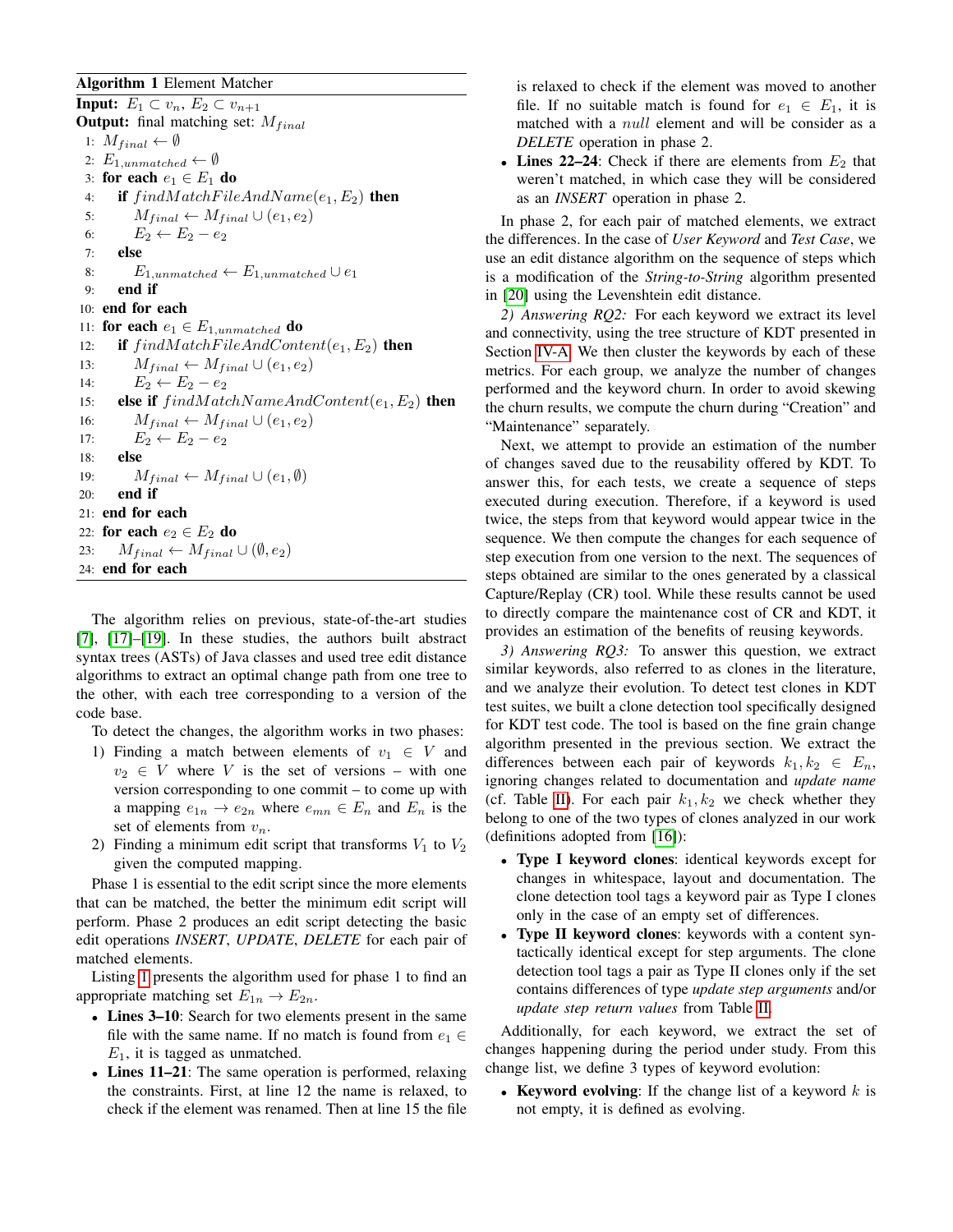<span id="page-5-0"></span>TABLE II TYPES AND TOTAL AMOUNT OF CHANGES OVER THE 8-MONTHS STUDY

| change type                | Creation | Maintenance    |
|----------------------------|----------|----------------|
| insert documentation       | 430      | $\overline{c}$ |
| insert step                | 135      | 62             |
| insert test case           | 94       | 12             |
| insert user keyword        | 394      | 80             |
| insert variable            | 286      | 77             |
| update documentation       | 106      | 96             |
| update for loop body       | 0        | 0              |
| update for loop condition  | 0        | 0              |
| update name                | 45       | 6              |
| update step                | 249      | 107            |
| update step arguments      | 105      | 144            |
| update step expression     | 7        | 6              |
| update step return values  | 0        | 1              |
| update step type           | 5        | 3              |
| update variable definition | 34       | 45             |
| delete documentation       | $\Omega$ | $\overline{c}$ |
| delete step                | 25       | 34             |
| delete test case           | 26       | $\overline{c}$ |
| delete user keyword        | 70       | 38             |
| delete variable            | 6        | 23             |
| Total                      | 2017     | 738            |

- Keyword co-evolving: Among the set of keywords evolving, keywords  $k_1, k_2$  are defined as co-evolving if their changed list is identical.
- Keyword not evolving: Keyword  $k$  is defined as not evolving if its change list is empty.

Finally, we analyze the relationship between keyword evolution and keyword similarity by cross analysis of categories.

*4) Answering RQ4:* To answer RQ4, we conduct a series of interviews with the 3 testers working on TestSuiteA at BGL BNP Paribas. The interviews were based on a questionnaire of 14 open-ended questions and were conducted in a semi-formal setting. The aim of these interviews is two-fold. First, we aim at gathering qualitative data to support our observations and, second, we want to collect impressions and anecdotal evidences from the practitioners on their adoption of KDT. The interviews were analyzed based on the two main questions of the study.

#### V. RESULTS

#### <span id="page-5-2"></span>*A. RQ1: Types of Changes during KDT Test Suite Evolution*

This research question pertains to the types of changes performed by the testers during TestSuiteA's evolution. The identified types and their total amount are presented in Table [II.](#page-5-0) The first column of the table shows the type of changes as extracted by our change algorithm. The next columns present the total amount of these changes during the *Creation* and *Maintenance* periods (as defined in Section [IV-B\)](#page-3-2) over the 8 months of the study.

We see that during *Creation*, the main activities in terms of number of changes is "insert documentation", "insert user keyword", "insert variable" and "update step". The first three types of changes are naturally related to test creation, so this outcome is expected. A more interesting finding is that a lot of effort is devoted in documenting the keywords created. After



<span id="page-5-1"></span>Fig. 4. Total number of step changes per type

discussing with the QA team, this effort is justified by the fact that this documentation will prove useful in the case of KDT test failures. "Update step" refers to modifications of steps of existing keywords. The specific kinds of modifications will be further investigated later in the section (see also Figure [4\)](#page-5-1).

During *Maintenance*, the main types of changes performed are the "update step arguments", the "update step", "update documentation" and "insert user keyword". After manually analyzing the changes to the arguments, we found two prevalent categories of commonly-changed arguments: arguments referring to *synchronization* between the SUT and the KDT tests, e.g. wait 3 seconds and arguments referring to *locators*, i.e., ways of locating elements in the GUI interface of the SUT. The arguments of the first category are typically used in the *SYNC* category of Table [I,](#page-2-1) and the latter at keywords of the *ACTION* and *ASSERTION* categories. Our results suggest that keywords belonging to these categories experience a high number of changes. Practioners corroborate those results and motivate those results in RQ4.

Most changes during KDT test evolution refer to *synchronization* or element *location* changes between the SUT and the test suite and to *assertions* (keyword categories: *SYNC*, *ACTION* & *ASSERTION*).

Apart from "update step arguments", "update step" constitutes one of the most common change for both *Creation* and *Maintenance* periods. To further investigate the nature of these changes, Figure [4](#page-5-1) plots the number of changes (x-axis) against the category of the enclosing keywords (y-axis), as presented in Table [I](#page-2-1) with different colors for the periods studied.

As can be seen from the figure, *change user steps* is by far the greatest activity during creation, we see that changes in *synchronization steps* are equally important during maintenance. The interview conducted in RQ4 motivate that finding and explains it by the fact that many keywords are refactored during creation of new tests to become more generic so they can be reused. Another trend is that except for the *user steps*, all other categories evolve more during maintenance. This is due to the same effect as mentioned earlier where changes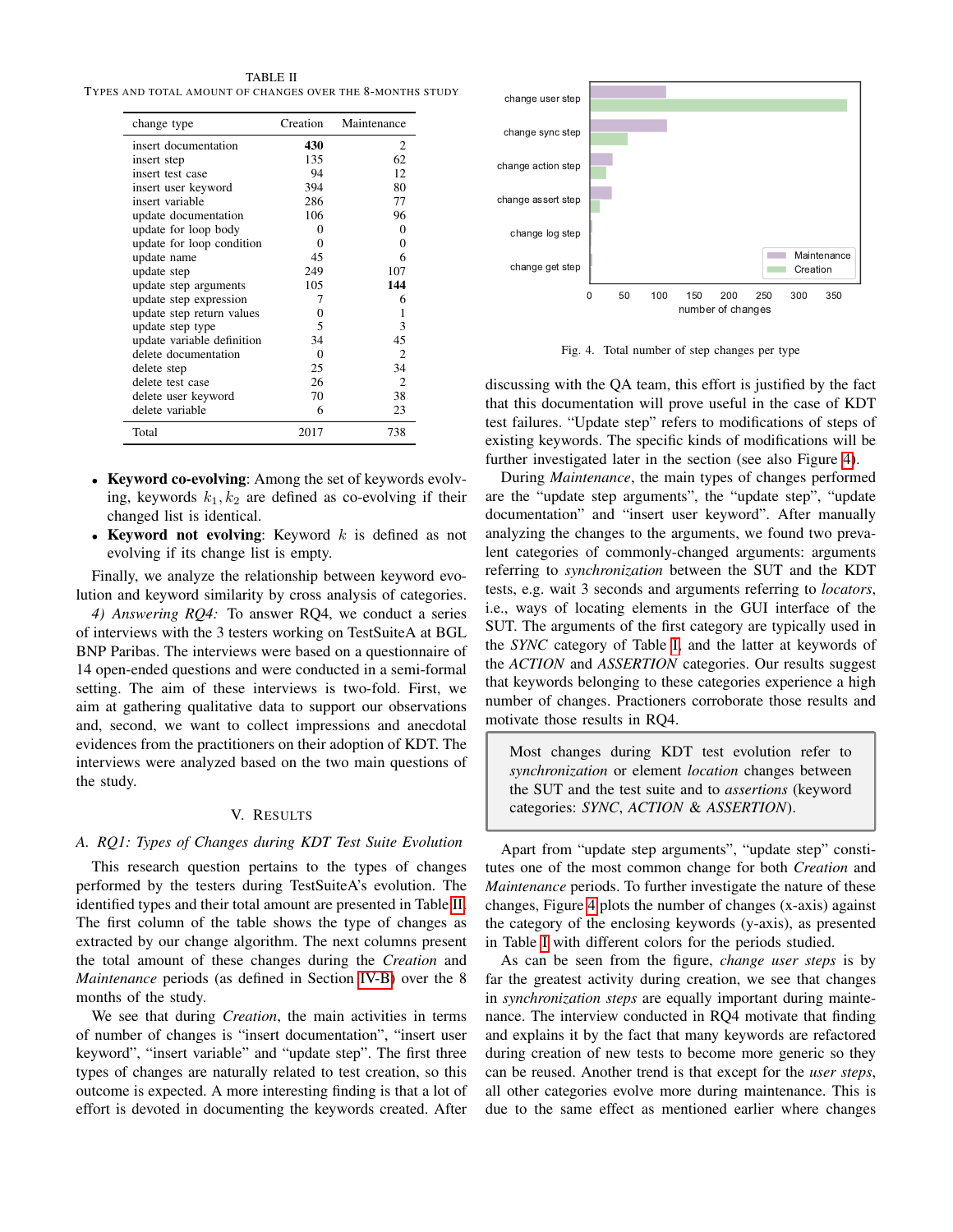<span id="page-6-0"></span>

<span id="page-6-1"></span>Fig. 5. Understanding KDT Test Suite Complexity

in the application cause tests to break. *user steps* are less affected by that effect since they are more abstract and thus less sensitive to trivial application evolution.

### *B. RQ2: KDT Test Suite Complexity and Evolution*

The results for RQ2 are split into two parts: first, results about the complexity of KDT test suites are reported; and, second, the way this complexity affects its evolution is presented.

*1) KDT test suite complexity:* To understand KDT test suite complexity, we calculate the *keyword level* and *connectivity* metrics, defined in Section [IV-A.](#page-3-1) The first metric refers to the different "abstraction levels" (moving from pure technical to requirements expression) of the test suite and the second one, to the reusability among the keywords. Figures  $5(a)$  and  $5(b)$ present the corresponding results.

Figure [5\(a\)](#page-6-0) depicts our results of the *keyword level* for *Test Cases* and *User Keywords*, with the y-axis referring to the number of keywords per version. Recall that *Test Cases* are the complete instantiation of a test - root node in the tree representation - and *User Keywords* are user defined abstraction of the steps - intermediate nodes in the tree representation - (see also Section [II-A\)](#page-1-2). As can be seen from the figure, most *Tests Cases* are relatively complex, with a level of 5, whereas most *User Keywords* are simple (levels 1 to 2). This indicates that most user defined actions remain simple, in accordance with the philosophy of KDT.

KDT *Test Cases* are complex having several levels of abstraction, whereas most *User Keywords* are simple.

Regarding the keyword reusability, Figure [5\(b\)](#page-6-1) plots the number of keywords per version (y-axis) with the *keyword connectivity* (x-axis). As can be seen, there is a high degree of reusability among *User Keywords*. More precisely, only 20.34% of the lines of code are used only once. Overall, the reused keywords amount to 51.56% of the total lines of code of TestSuiteA. As we will see next, this reusability is key to the decreased cost of the KDT test suite maintenance.

Another interesting finding is the presence of dead test code, i.e., keywords not used anywhere in TestSuiteA; these keywords have a connectivity of 0 in Figure [5\(b\).](#page-6-1) In total, 5.58% of the keywords were not used, which amounts to 4.58% of the test codebase. When we presented our findings to

<span id="page-6-2"></span>the QA team, they were surprised and confirmed the existence of dead code, explaining that there is no tooling to support such analysis. Our tool solves this issue and it is planned to be integrated into the team's test code development processes.

To investigate whether keywords of a particular level tend to be more reused than others, Figure [5\(c\)](#page-6-2) plots the keyword connectivity among the different keyword levels. By examining the figure, it becomes clear that keywords levels exhibit relatively high connectivity, indicating that the reusability of keywords is not restricted to a particular level with the exception of level 1 showing a slightly higher connectivity.

There is a high degree of reusability among the keywords with 60% of keywords being reused, summing to 51.56% lines of test code savings.

*2) KDT complexity and evolution:* The second part of RQ2 refers to the evolution of KDT test suites and how their complexity affects it. To better understand the amount of changes performed during test code evolution, Figure [6](#page-7-0) presents the test code churn (y-axis) over the eight-month period analyzed (x-axis), with a similar setup to Figure [3.](#page-3-0)

The purple line in the figure denotes the average churn across TestSuiteA's evolution and the light purple, its variance represented here by the standard deviation. From the figure, it can be observed that during *Creation*, the churn is 8.13%, on average, whereas in the *Maintenance* period, its value is 3.61%. Overall, keywords are changed with a churn rate of 5.11%. This number suggests that keywords are not entirely rewritten, but localized modifications are performed.

To investigate further how the complexity of the KDT test code affects its evolution, Figure [7](#page-7-1) plots the number of changes, for the whole period studied, against the keyword connectivity and level and Figure [8](#page-7-2) plots the churn against the same metrics.

After examining Figure [7\(a\),](#page-7-3) it becomes clear that keyword reused one to three times are mostly changed. Keywords with higher connectivity do not change that often. Moreover, the figure shows that changes are performed on dead code (connectivity 0). This confirms that testers are unware of the fact that these keywords are never executed, generating easy to avoid maintenance. Regarding the results for changes and level, depicted in Figure [7\(b\),](#page-7-4) we can observe that the changes to *Test Cases* do not follow a specific trend, whereas for the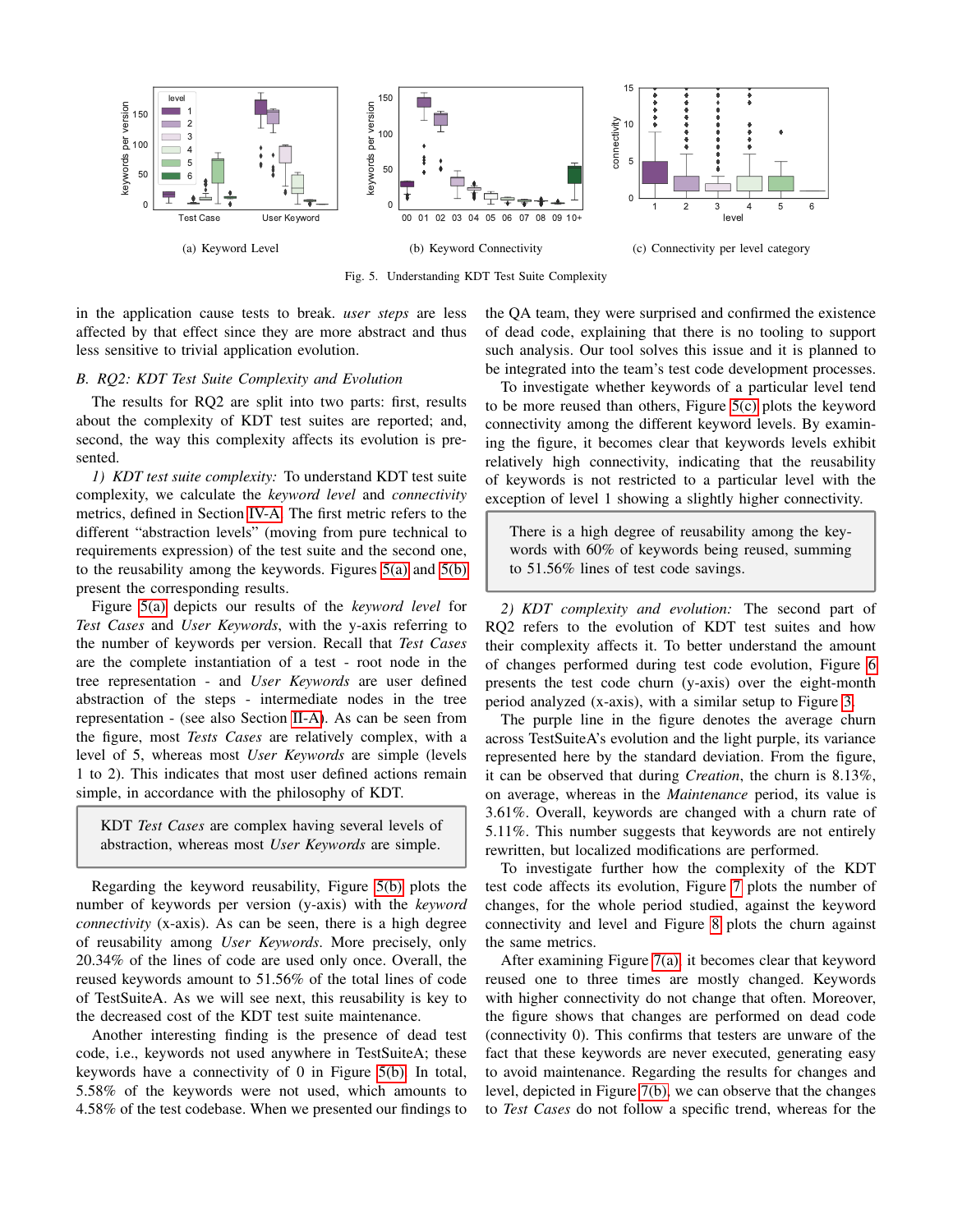

<span id="page-7-0"></span>Fig. 6. KDT test code evolution: Churn over time

<span id="page-7-3"></span>

(a) Connectivity



<span id="page-7-4"></span><span id="page-7-1"></span>Fig. 7. Changes distribution according to level and connectivity

changes to the *Users Keywords*, the lower level the keyword is, the more it is suceptible to be changed.

Regarding our findings on the relation between churn rate and connectivity, depicted in Figure [8\(a\)](#page-7-5) for the *Creation* and *Maintenance periods*, we can conclude that, during *Creation*, keywords that are reused often, i.e. higher connectivity, exhibit approximately 50%-60% increased churn rate, whereas, during *Maintenance* the opposite holds. Finally, regarding the results presented in Figure [8\(b\)](#page-7-6) about churn and keyword level, we can see that, during *Creation*, keywords with lower levels exhibit high churn values, whereas in *Maintenance* this only holds for keywords of level 1. These results suggest that low level, highly reused keywords (basic action on the SUT), are evolving at a higher rate.

As we saw earlier, in TestSuiteA's evolution, keyword

<span id="page-7-5"></span>

(b) Level

<span id="page-7-6"></span><span id="page-7-2"></span>Fig. 8. Churn distribution according to level and connectivity

changed with a churn rate of 5.11% but we also saw in the previous section that keywords are reused often. This raises the questions: How many changes have been saved due to the reusability of the keywords? To answer this question, we compare the the number of changes applied to TestSuiteA to the same suite without the keyword abstraction as explained in Section [IV-C2.](#page-4-1) We find that using KDT reduces the number of changes applied on TestSuiteA by 70.77% during "Creation", by 72.69% during "Maintenance" with an overall reduction during the entire period of 71.31%.

The reuse of keywords reduces the maintenance cost by more than 70%. Changes are mostly done to keywords that are reused one, two or three times. Low level keywords are the ones that are changed most often. Keywords are evolving with a churn rate of 5%.

### *C. RQ3: KDT, Test Clones and Evolution*

In RQ3, we explore whether KDT test suites contain test clones and how these clones affect TestSuiteA's evolution. Table [III](#page-8-0) presents the corresponding results. The table presents the total number of keywords that appear during the evolution of TestSuiteA (for all 129 versions) for each type of clone detected (first column – Type I keyword clones, Type II and non-clones("Others")) and each type of evolution (second column). The types of evolution studied are the divided into three categories: keywords that are evolving strictly in the same way as others ("Co-evolution"), keywords that are evolving independently from others ("Evolution") and keywords that do not evolve ("No change").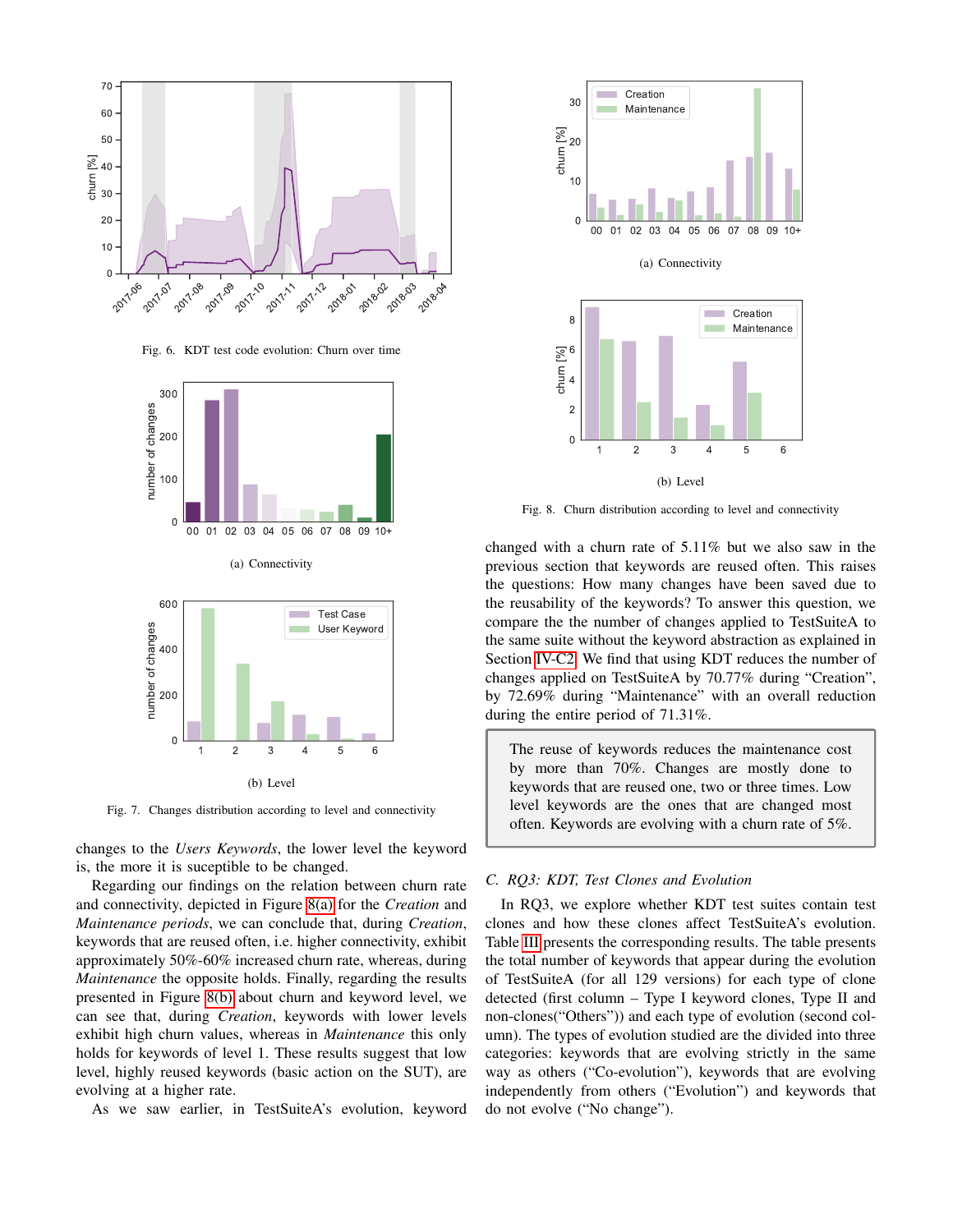TABLE III KDT TEST CLONES AND EVOLUTION

<span id="page-8-0"></span>

| Keywords | Co-evolution Evolution |       | No change | Total         |
|----------|------------------------|-------|-----------|---------------|
| Type I   | 3526                   | 3599  | 412       | 7537 (13.7%)  |
| Type II  | 171                    | 8462  | 491       | 9124 (16.5%)  |
| Others   | 1888                   | 33433 | 3184      | 38505 (69.8%) |
| Total    | 5585                   | 45494 | 4087      | 55166 (100%)  |
| Percent  | $10.1\%$               | 82.5% | 7.4%      |               |

We can observe several interesting findings from the table. First, we see that Type I and Type II clones comprise 30.2% of the total amount keywords, indicating that almost one third of the test code written is duplicated. This finding highlights the fact that practitioners applying KDT will benefit from tools and techniques that can assist them in managing test clones.

Secondly, our results suggest that approximately 50% of the Type I test clones evolve in the exact same way, indicating that the practitioners apply the same changes multiple times, wasting valuable effort. This is a high figure, especially when compared to the co-evolution of non-cloned keywords which is 4.9%. Taking these results into consideration and the fact that almost 10% of the keywords are evolving in the same way, it becomes obvious that automated refactoring techniques can reduce the maintenance effort of KDT test suite evolution.

Finally, another interesting result exhibited in Table [III](#page-8-0) concerns the overall evolution. We observe that only 7.4% of the keywords are not evolving. This shows that during the TestSuiteA's evolution more than 90% of the keywords are modified.

Test clones exist in KDT test code. Type I and II clones amount to 30% of the test codebase. 50% of Type I clones evolve the same way, suggesting plenty of opportunities for test refactoring. More than 90% of the keywords evolve during their lifetime.

# *D. RQ4: Benefits and challenges of KDT: The Practitioners' perspective*

This research question pertains to the benefits and challenges of KDT as perceived by the practitioners. In the following, we present the main findings of our interviews grouped by the two main questions of our study:

*1) What are the benefits and challenges of adopting KDT?:* All interviewees agreed on two main benefits of KDT: the low learning curve and its simple syntax. Thanks to its syntax that is close to the natural language, new users can easily start being productive. This syntax is also well-suited for communication purposes with teams that may have different backgrounds and expertize. The layered structure of keywords (i.e., the different keyword levels) plays an important role in facilitating this by hiding the technical details at the lower levels of the test suite and exhibiting the more businessoriented at the higher levels.

The main challenges encountered by the practitioners reside in their interaction with the SUT. Even a small evolution of the SUT can easily break the tests. Additionally, the testers discuss that finding the elements of the SUT that will be used in the tests is challenging, especially in applications where testability was not the primary concern.

*2) What kind of changes are performed on the test suite and why?:* The testers report two main reasons for the changes: SUT evolution and keyword adaptation.

Regarding the SUT evolution, the testers reported that as the SUT evolves, its components evolve as well which will cause the tests to adapt. The testers focus on two types of changes that are in according to our findings regarding RQ1 (cf. Section [V-A\)](#page-5-2): *locators*, i.e., finding which GUI elements of the SUT should be used in the tests and *synchronization* issues between the tests and the SUT.

Regarding keyword adaptation, the testers said that they create keywords in a "best effort" approach to cover the current needs. As new features of tests are developed, keywords are modified to become more generic. This fact explains the results illustrated in Figure [4](#page-5-1) where we observed many changes in *user steps* during *Creation*.

Practitioners find KDT easy to adopt, with a simple syntax that facilitates communication. The main reasons for test code evolution are due to *locators*, *synchronization* issues and *keyword refactoring*.

## VI. THREATS TO VALIDITY

Threats to the external validity result from the generalization of our results outside the context of the study. Conducting the study with one industrial partner, the conclusions we draw may not be able to generalize to other companies using KDT. However, SubjectA is built using popular technologies, i.e., web frameworks and Java, which are wide-spread across the industry. Secondly and most important, this study is the first one, to the best of our knowledge, that analyzes the evolution of KDT test suites based on real-world data. Of course, this does not preclude the need for other studies to investigate further our results. Finally, another potential threat originates from the fact that we interviewed only 3 testers for RQ4.

Threats to the internal validity are due to the design of the study, potentially impacting our conclusions. The simple syntax of the test code allows for a robust model to be constructed. Our change algorithm presents some limitations: although phase 2 is based on the state of the art, it cannot detect *Move* operations, resulting instead in two operations *Delete* followed by an *Insert*. This limitation might have influenced our results during the accounting of the number of changes. However, the rather low number of the *delete step* operations (cf. Table [II\)](#page-5-0) indicates that this effect is marginal. Regarding the clone detection algorithm, as shown in [\[14\]](#page-10-16), the rate of false-positives is known to be low for Type I and Type II clones.

Threat to construct validity result from the non suitability of the metrics used to evaluate the results. The main threat lies in the division of our work in two periods: "Creation"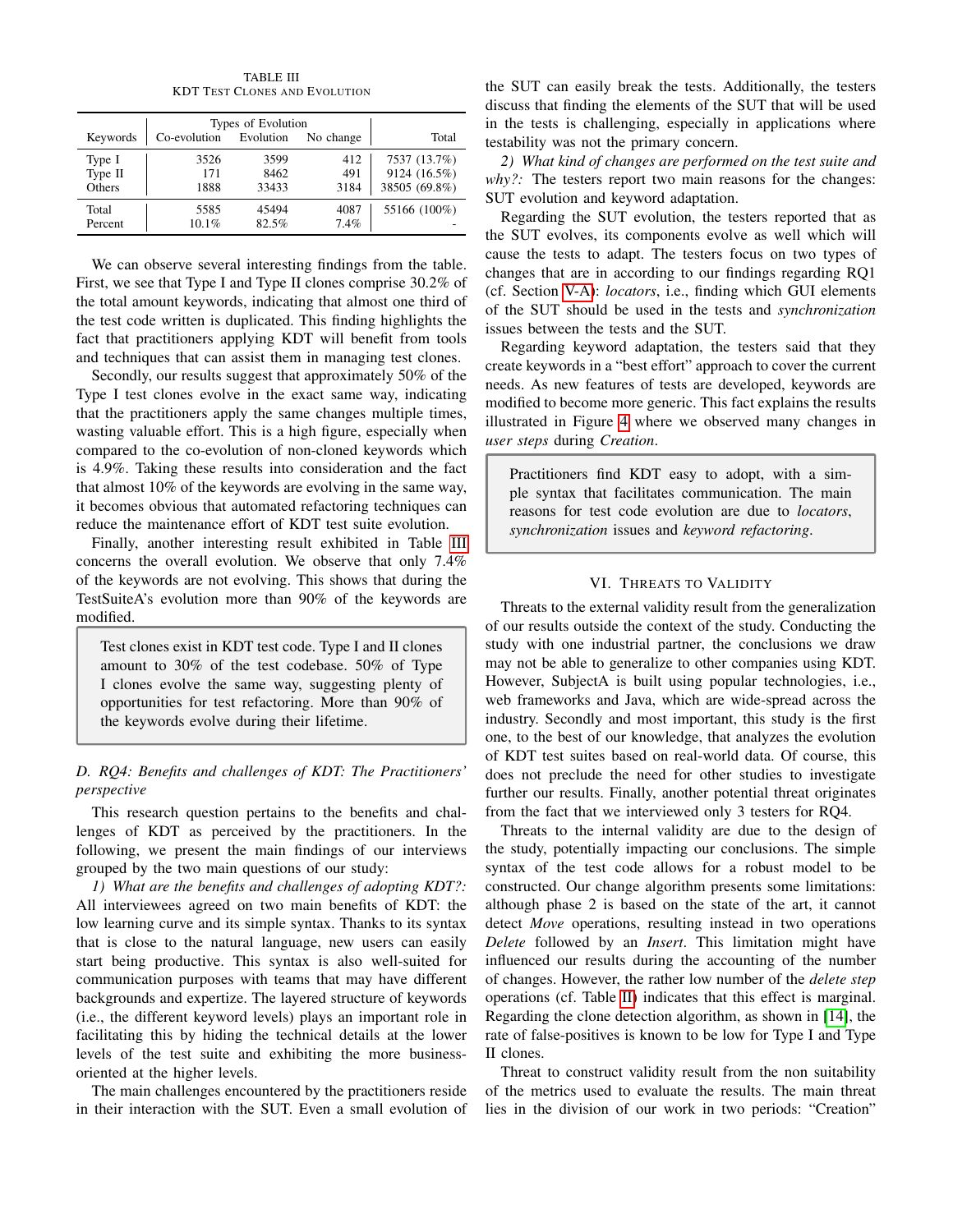and "Maintenance". While empirical data motivated this separation, they lack of theoretical grounding. Further work on the test execution is needed to better motivate this decision.

## VII. RELATED WORK

In the literature, we find a great amount of work tackling the problem of test code evolution. For instance [\[10\]](#page-10-7) and [\[8\]](#page-10-17) analyze the co-evolution between test code and production code. Levin et al. [\[8\]](#page-10-17) analyze 61 open source projects to establish a relationship between test maintenance and production code maintenance. They create a model to see what type of changes in the code base cause maintenance of the test suite.

Pinto et al. [\[7\]](#page-10-6) analyze the evolution of test suites and extract actions performed on the test suite in order to see how the test suite is evolving. They conclude that test repair occurs in practice and that it is not due to only assertion fixes and suggest further research of automatic repair tools. Although this work is similar to ours, the focus of the study is the unit level while we focus on the acceptance level.

To the best of our knowledge, Skoglund and Runeson [\[21\]](#page-10-18) were the first to conduct an empirical study on the evolution of system level tests. The authors conduct an exploratory analysis to investigate potential test suite maintenance issues. They explore three strategies to minimize the number of changes in the test code resulting from a production code change. Their study found that in one strategy, more changes were needed to maintain the test code while with the other no changes were needed to the unit test code. However, since their dataset is synthetic, they only draw qualitative conclusions.

Grechanik et al. [\[22\]](#page-10-19) perform a cost-benefit analysis of tool-based GUI-based application (GAP) functional test suites versus manual maintenance. They describe a case study with 45 professional programmers and test engineers. They show that the automated GUI testing approach (QTP) reports more broken test script statements due to changes in GUI with fewer false positives than the manual approach. However, they recommend against the tool-based repair approach for experienced test engineers because of the high cost of each license and the low added value.

Shewchuk et al. [\[23\]](#page-10-20) create a functional test suite using the tool IRFT for the open source project JEdit. In their work, they measure the effort to create and maintain the test suite and compared its size and number of changes against the production code. They conclude that the method to create test using IRFT is effective, with respect of the effort needed to develop and maintain functional test suites as well as the fault detection capabilities of those suites. One limitation of this study is that it uses synthetic test suites.

Alegroth et al. [\[9\]](#page-10-8), [\[24\]](#page-10-21) analyze the costs and factors associated with the maintenance of Visual GUI testing (VGT) based on an empirical study. They identified 13 factors influencing maintenance. Their work shows that the cost of creation is much higher than the cost of maintenance. They also show that the cost of maintenance can be reduced by frequent evolutions instead of few big changes. Lastly, the authors build a cost model comparing manual testing to automated testing.

They conclude that the return on investment of using VGT is positive.

In their work, Labuschagne et al. [\[25\]](#page-10-22) explore the cost and benefits of automated regression testing in practice. To do so, they select 61 projects and analyze their test execution reports. They show that in some cases tests break because of invalid assumption and that maintenance cost could be reduced via the use of better development processes.

Another similar study is the one of Lavoie et al. [\[16\]](#page-10-12) who analyzed potential code duplication in TTNC-3 test scripts in industrial telecommunication software. Their findings suggest that 24% of the code fragments in the test suites are clones. We find analogous evidence of the presence of clones in KDT test code.

Although much work has been conducted on test evolution, work on acceptance testing code evolution is still scarce. In this study, we try to fill this gap and provide quantitative and qualitative data on the cost and benefits of creating and maintaining KDT in practice.

## VIII. CONCLUSION AND FUTURE WORK

Understanding the changes performed by testers during test code evolution is key to automated test refactoring and repair techniques and will provide valuable information on the challenges they face. Towards this direction, this paper presents an extensive study on the evolution of industrial Keyword-Driven (KDT) test suites across an eight-month period where we identify and categorise the corresponding test code changes. Our results suggest that KDT test design is complex with several levels of abstraction and that this design favours reusability; more than 60% of the keywords are reused which has the potential of reducing the changes needed during evolution up to 70%.

Additionally, we find that keywords change with a relatively low rate (approximately 5%) indicating that after a keyword's creation only fine-grained, localised changes are performed by the testers. Our results suggest that the most common changes to KDT tests are caused by *synchronization* or element *location* changes between the SUT and the test suite and to the *assertions* of the tests. Our findings indicate that during evolution 90% of the keywords evolve and that test clones exist in KDT test suites; approximately 30% of the keywords are duplicated. Finally, we report on the practitioners' perception on the challenges and benefits of adopting KDT.

This work forms the first step towards improving test quality and supporting test maintenance. Our results show that KDT techniques require tooling to support keyword selection, test refactoring and test repair.

#### ACKNOWLEDGEMENT

The authors would like to thank Raphaël Formica, Mohamed Reqba, Isabelle Hoffert-Clausse and Christophe Chattou. This work is partially funded by Alphonse Weicker Foundation and by the Luxembourg National Research Fund[1](#page-9-0)

<span id="page-9-0"></span><sup>1</sup> references C17/IS/11686509/CODEMATES and AFR PHD 11278802